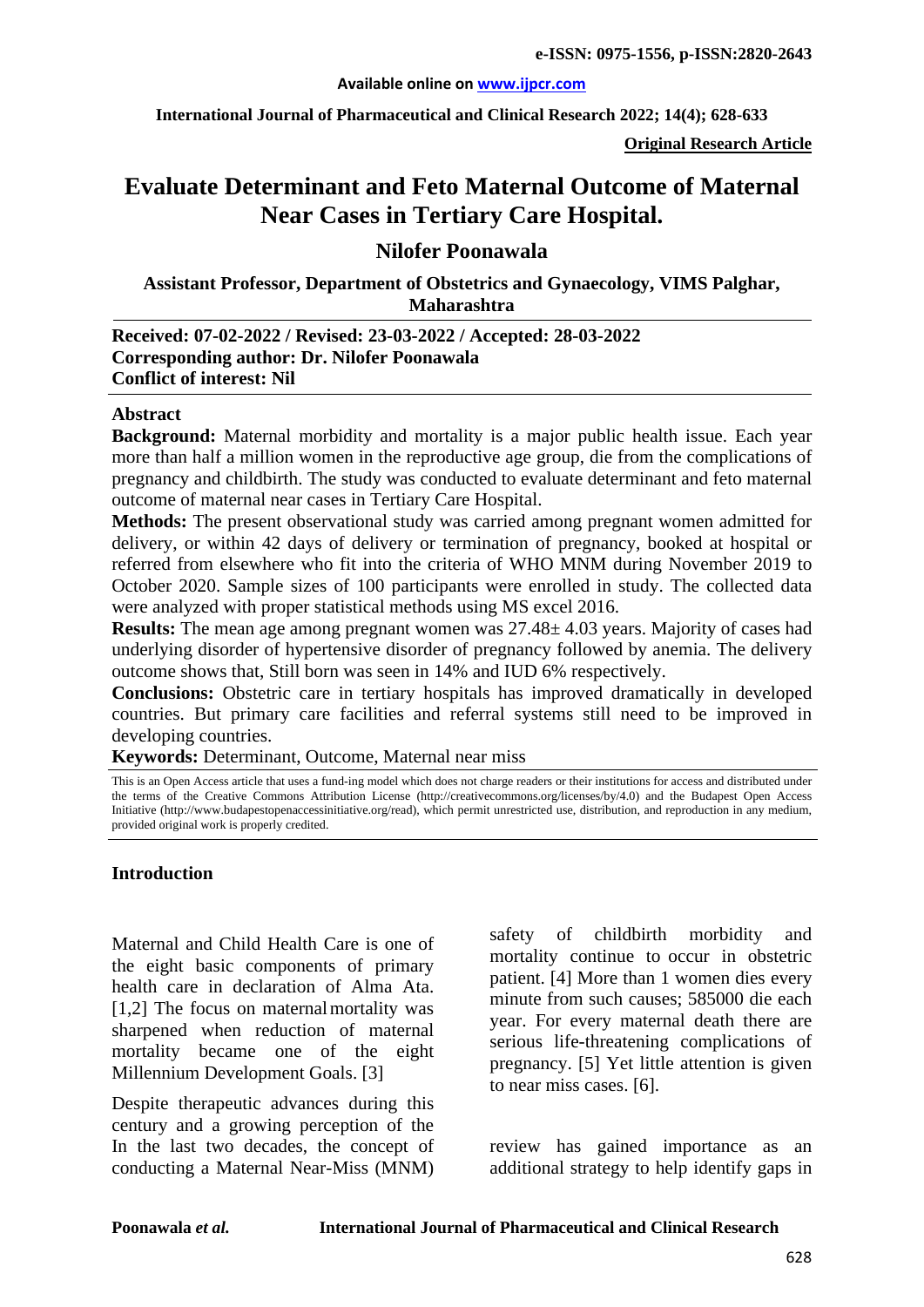health service provision. A near-miss has been defined as 'a woman who almost died but survived complications during childbirth' Near miss audit has been considered a less threatening approach than maternal death audit, and can be used to identify what needs to be done to improve the quality of maternal health care. [7]

Therefore, the present study was conducted to evaluate determinant and feto maternal outcome of maternal near cases in Tertiary Care Hospital.

## **Objectives:**

- To study the causes of maternal near miss.
- To study maternal and perinatal outcome of maternal near miss cases

## **Methodology:**

The present observational study was carried among pregnant women with maternal near miss (MNM). The study was carried out at Department of Obstetrics and Gynaecology of tertiary care centre during November 2019 to October 2020. The study was conducted after obtaining clearance from the Ethical Committee of the institute. A total sample size of 100 pregnant women satisfying inclusion and exclusion criteria were selected. All pregnant women admitted for delivery, or within 42 days of delivery or termination of pregnancy, booked at our hospital or referred from elsewhere who fit into the criteria of WHO MNM 4 were included in the study. Pregnant ladies who did not fit into the WHO MNM criteria or had maternal mortality were excluded from this study. The collected data were analyzed with proper statistical methods using MS excel 2016. Data was summarized in percentages and proportions.

## **Results:**

|                                                                           | Variables                        | No. of<br>Patients<br>$(n=100)$ | Percentage     |
|---------------------------------------------------------------------------|----------------------------------|---------------------------------|----------------|
|                                                                           | $\leq 20$                        | 3                               | 3              |
| Age group (years)                                                         | $21 - 25$                        | 41                              | 41             |
|                                                                           | $26 - 30$                        | 34                              | 34             |
|                                                                           | $31 - 35$                        | 16                              | 16             |
|                                                                           | $>35$                            | 6                               | 6              |
| Education                                                                 | Illiterate                       | 11                              | 11             |
|                                                                           | Primary                          | 62                              | 62             |
|                                                                           | Secondary                        | 23                              | 23             |
|                                                                           | Graduate and above               | 4                               | $\overline{4}$ |
| Occupation                                                                | Professional & Semi professional | 11                              | 11             |
|                                                                           | Clerical, Shop-owner, Farmer     | 9                               | 9              |
|                                                                           | Skilled & Semi Skilled Worker    | 18                              | 18             |
|                                                                           | Homemaker                        | 62                              | 62             |
| Socioeconomic<br>status (Modified<br><b>B.J.Prasad</b><br>Classification) | Class I (Upper)                  | 7                               | 7              |
|                                                                           | Class II (Upper Middle)          | 10                              | 10             |
|                                                                           | Class III (Lower Middle)         | 24                              | 24             |
|                                                                           | Class IV (Upper Lower)           | 32                              | 32             |
|                                                                           | Class V (Lower)                  | 27                              | 27             |

**Table 1: Socio-demographic variables among MNM cases:**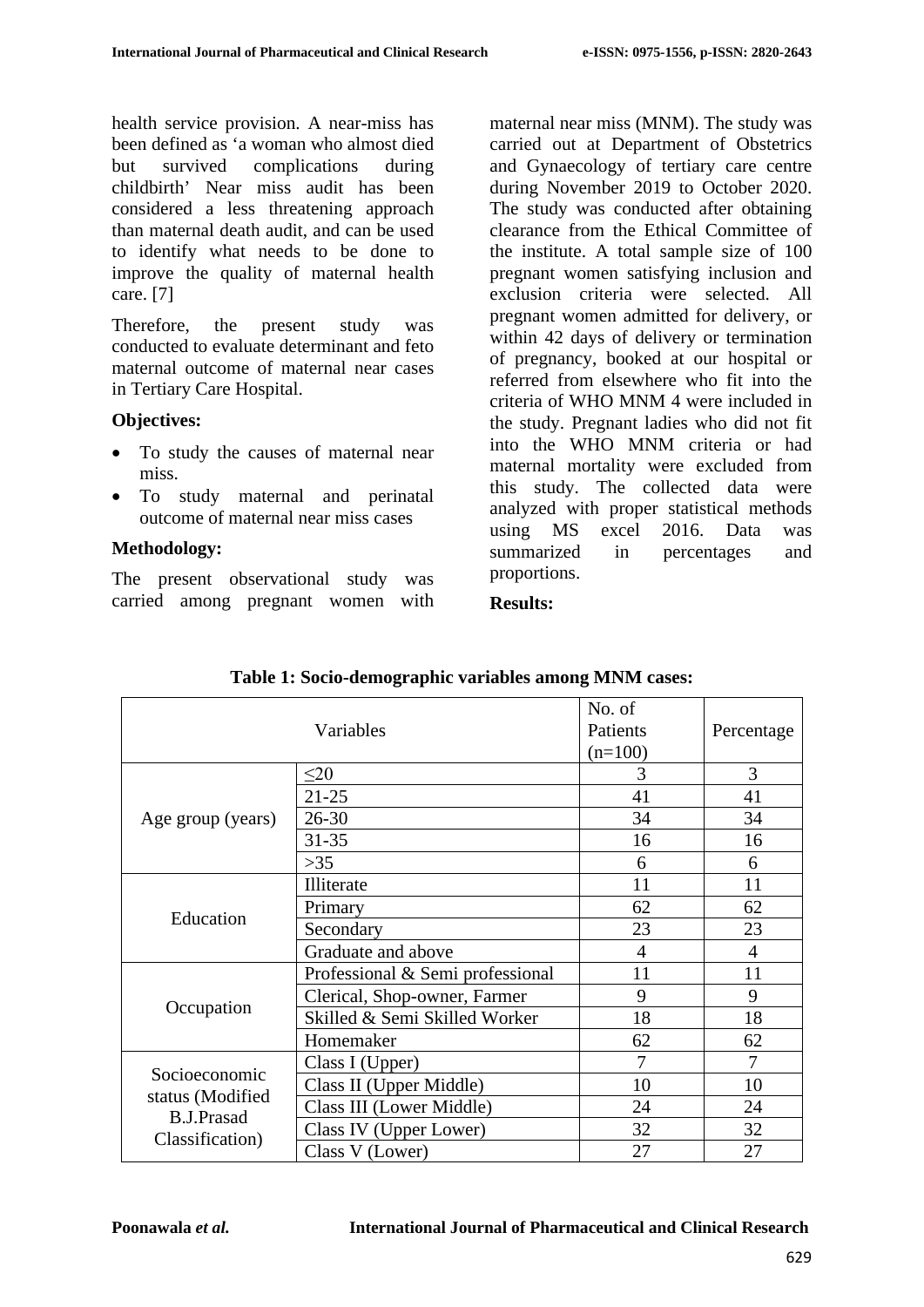The table no. 1 describes demographic profile of the patients. Among 100 patients, majority were in age group 26-30 years  $(34\%)$  with mean age of  $27.48 \pm 4.03$  years. Majority of the patients were with primary education (62%) and homemaker (62%). It was seen that 32% were from upper lower class.

| Underlying disorder                 | <b>MNM</b> cases            |                             |  |
|-------------------------------------|-----------------------------|-----------------------------|--|
|                                     | Frequency                   | $\%$                        |  |
| <b>APH</b>                          |                             | 11                          |  |
| Anemia                              | 26                          | 26                          |  |
| Hypertensive disorders of pregnancy | 33                          | 33                          |  |
| <b>Acute Pancreatitis</b>           |                             |                             |  |
| <b>RHD</b>                          | 3                           | 3                           |  |
| Thrombocytopenia                    |                             |                             |  |
| Asthma                              | $\mathcal{D}_{\mathcal{A}}$ | $\mathcal{D}_{\mathcal{A}}$ |  |
| <b>GDM</b>                          |                             |                             |  |
| Jaundice                            | -                           |                             |  |
| Pancytopenia                        | っ                           | ↑                           |  |
| Cerebral malaria                    |                             |                             |  |
| Bronchopneumonia                    |                             |                             |  |

**Table 2: Underlying cause for MNM cases**

(\*Multiple response present)

The majority of cases had underlying disorder of hypertensive disorder of pregnancy i.e. 33%. Anemia was 2nd most

common underlying disorder in 26% cases. APH was observed in 11% cases.

| <b>Table 03: Organ dysiunction among MINM cases</b> |            |      |
|-----------------------------------------------------|------------|------|
|                                                     | MNM cases* |      |
| System involved                                     | Frequency  | $\%$ |
| <b>Respiratory System</b>                           | 36         | 36   |
| <b>CNS</b>                                          | 23         | 23   |
| Cardiovascular System                               | 35         | 35   |
| Hepatobiliary                                       |            |      |
| Renal system                                        |            |      |

# **Table 03: Organ dysfunction among MNM cases**

## **(\*Most of the patients had more than one system involved)**

Haemat  $\begin{array}{ccc} 39 & 39 \end{array}$  39

The majority of cases involved hematological system (39%) followed by respiratory system (36%). In relation to the

commonest pathology i.e Hypertension and Anemia, haematological and respiratory system were involved.

| Complications            | MNM cases $(n=100)$ |      |
|--------------------------|---------------------|------|
|                          | Frequency           | $\%$ |
| <b>PPH</b>               | 36                  | 36   |
| Eclampsia                | 25                  | 25   |
| <b>Hypovolumic Shock</b> | 19                  |      |
| Uterine Rupture          |                     |      |
| Pulmonary edema          | 18                  |      |
| Respiratory failure      |                     |      |

## **Table 04: Complications among MNM cases**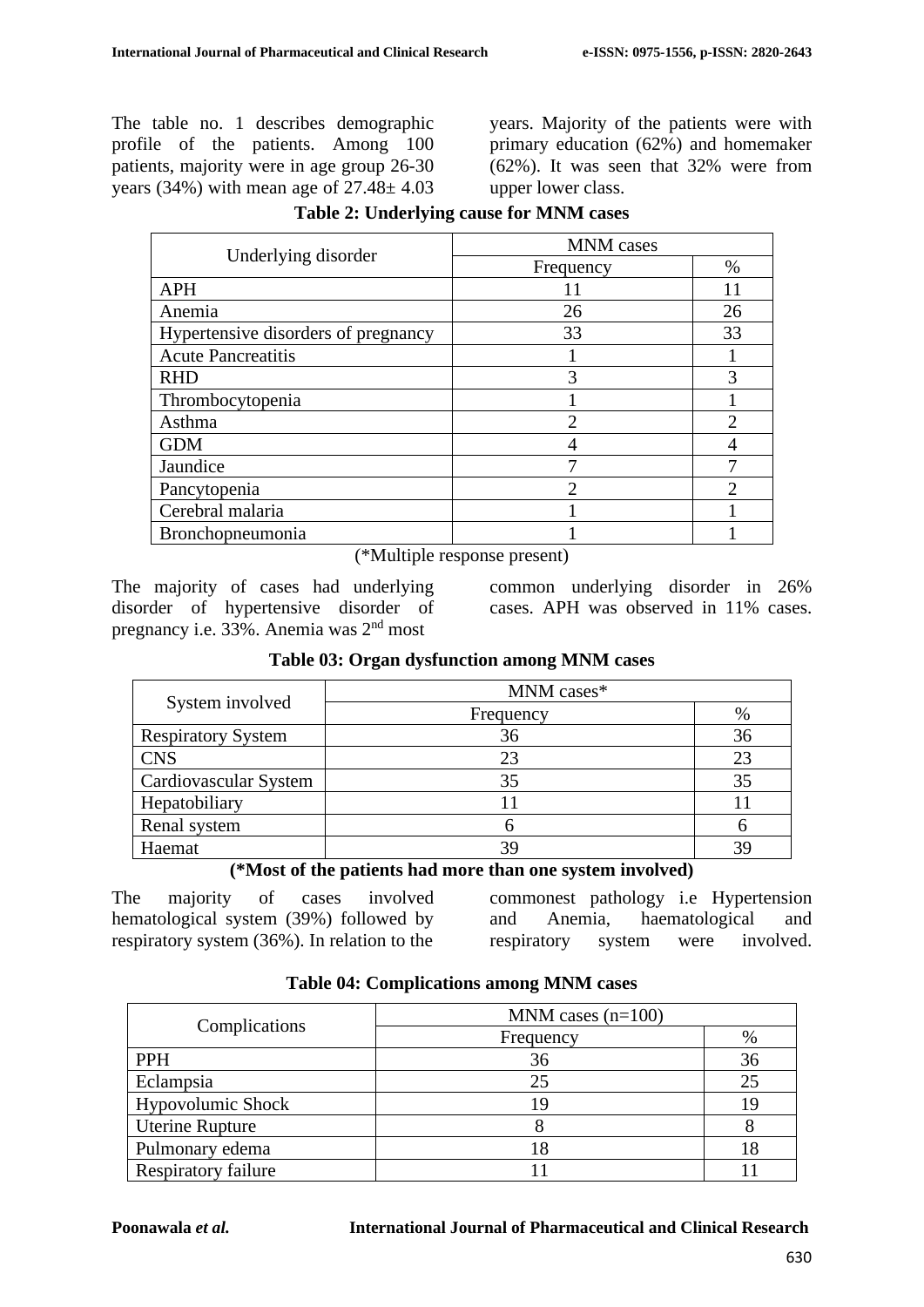| <b>AKI</b>                     |                             | n                           |
|--------------------------------|-----------------------------|-----------------------------|
| <b>LVF</b>                     |                             |                             |
| <b>ARDS</b>                    | 6                           |                             |
| Pulmonary embolism             | າ                           |                             |
| Sepsis                         | 13                          | 13                          |
| Liver Cirrhosis                |                             |                             |
| Acute pancreatitis             | $\mathcal{D}_{\mathcal{L}}$ | $\mathcal{D}_{\mathcal{L}}$ |
| Acute fatty liver of pregnancy | ?                           |                             |
| Peripartum Cardiomyopathy      |                             |                             |
| Placenta accreta               |                             |                             |
| <b>MODS</b>                    |                             |                             |
| Anaphylactic shock             |                             |                             |
| Mortality                      |                             |                             |

The majority of cases had complication of PPH (36%) followed by eclampsia (25%),

shock (19%). Maternal deaths was observed in 17% cases.

|                         | MNM cases* $(N=100)$ |               |  |
|-------------------------|----------------------|---------------|--|
| <b>Delivery outcome</b> | Frequency            | $\frac{6}{6}$ |  |
| Live                    | ŏΟ                   | 80 OO         |  |
| Still born              | 4                    | 14.00         |  |
|                         | )h                   |               |  |

The delivery outcome shows that, the majority of cases had live born child i.e. 90%. Still born was seen in 14% and IUD 6% respectively.

## **Discussion:**

Reduction in maternal mortality is one of the targets of Millennium Development Goals for 2015 [8] but in spite of efforts of national, international, and developmental health agencies, high maternal morbidity and mortality remains a major challenge in developing countries. A clinical audit of MNM cases yields useful information on pathways leading to severe morbidity and death and is proposed to be a useful approach to investigate and monitor the quality of obstetric health care system. [8]

**The present** observational study carried out at Tertiary Institute to study causes of maternal near miss and maternal and perinatal outcome of maternal near miss cases. The study was conducted in the Department of Obstetrics and Gynaecology of tertiary care centre and serves as a referral centre for other Primary Health Centre and District hospitals. All cases of maternal near miss (MNM) as per newer WHO criteria was included in the study.

In the present study, among 100 patients, majority were in age group 26-30 years (34%) with mean age of 27.48± 4.03 years. Majority of the patients were with primary education (62%) and homemaker (62%). It was seen that 32% were from upper lower class. (Table 1)

Like other studies conducted in Nepal and Ethiopia, majority of cases were in age group of 20-34 years of age. [9,10]

The majority of cases had underlying disorder of hypertensive disorder of pregnancy i.e. 33%. Anemia was 2nd most common underlying disorder in 26% cases. APH was observed in 11% cases. (Table 2)

In Agrawal N et al, [11] hemorrhage (33%) was the most common potential life-threatening complication in near miss. Postpartum hemorrhage (PPH) was more common than the antenatal hemorrhage. Hypertensive disorders were the second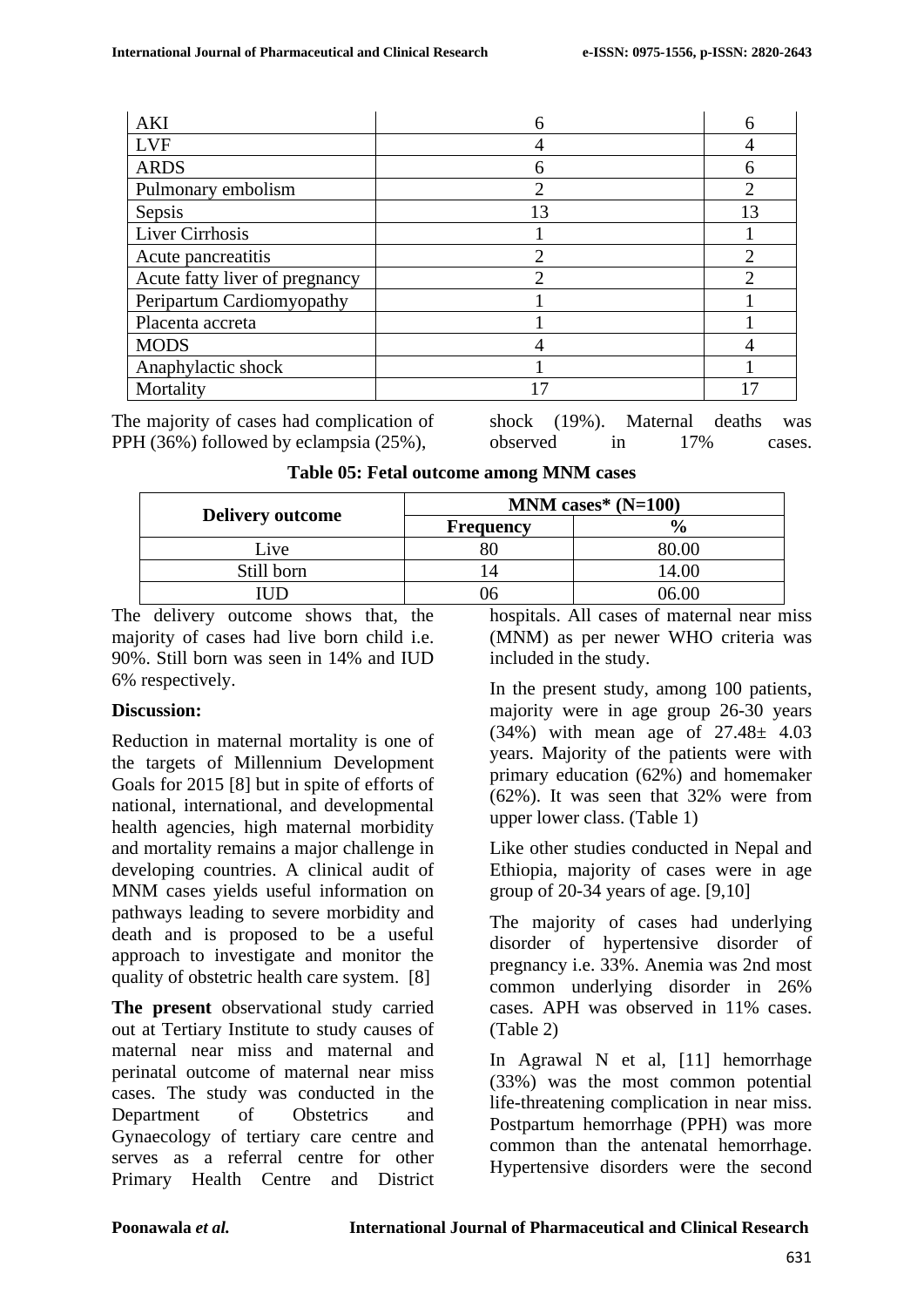major direct cause of near miss. Eclampsia and preeclampsia with severe features were the second most common complication in MNM group (30%). Sepsis contributed to 26% in the MNM group.

Similarly, in Pandey et al [12] study, 83.1 % cases of MNM were due to direct obstetric complications viz. hemorrhage, hypertensive disorders of pregnancy, sepsis, and obstructed labor/rupture uterus. Like other studies done by Basket TF et al [13] and Shrestha NS et al, 8 hemorrhage and hypertensive disorders of pregnancy were the leading cause of MNM (45.7 and 24.2 %, respectively). Improving protocols and resources for combating PPH and focussed strategies for managing APH and early pregnancy hemorrhage can further help in reducing morbidity due to this condition.

The majority of cases involved hematological system (39%) followed by respiratory system (36%). In relation to the commonest pathology i.e Hypertension and Anemia, haematological and respiratory system were involved. (Table 3) The majority of cases had complication of PPH (36%) followed by eclampsia (25%), shock (19%). Maternal deats was observed in 17% cases. (Table 4)

In Agrawal N et al [11] study majority of organ dysfunction was observed in renal system (34%) followed by respiratory system. (21%)

Recent studies have demonstrated puerperal sepsis, followed by hemorrhage and preeclampsia as the most frequent causes. [14] Norhayati et al [15] conducted a study in Malaysia in which the most common organ system affected was haematological (74.5%), followed by uterine (40.4%) and cardiovascular (34.0%). Respiratory (17%), neurological (4.3%), hepatobiliary (2.5%) contributed to the rest. Interestingly, none of the patients had renal dysfunction.

The delivery outcome shows that, the majority of cases had live born child i.e. 90%. Still born was seen in 14% and IUD 6% respectively. (Table 5)

Similarly in a study by Apoorva Kamboj et al, [16] 70 (78.65%) were live born out of which 62 (88.6%) were delivered in CMC. 5 (8%) were neonatal deaths (NND). 17 (19.1%) were fresh still births (FSB), and 2 (2.2%) were Macerated still births (MSB). [17]

One of the very important factor contributing to maternal/fetal death or maternal/fetal near miss in our part of the world is a preference for home deliveries, the prevalence of anemia, lack of skilled health care professionals, drugs and equipment in primary health care facility. In India awareness have been made at the community level by the participation of ASHA/ ANM workers. They work to sensitize pregnant women to integrate antenatal checkups, encourage them to take hematinic and helps in choosing the birthplace with the availability of skilled birth attendant.

Current study had limitations of having a small sample size and included retrospective data along with prospective cases. A prospective cohort study with a larger sample size will give a true picture of near miss events and strategies to prevent and reduce maternal morbidity.

## **Conclusion:**

The present study concludes that, hypertensive disorder of pregnancy and anemia are the major causes of maternal near miss. The developing nations and low resource setting countries like India carry high burden of maternal mortality and morbidity. All the above causes of MNM are preventable causes, which can be identified timely and treated early to prevent life threatening complications.

## **References:**

1. Rohde J, Cousens S, Chopra M. Declaration of Alma Ata: International